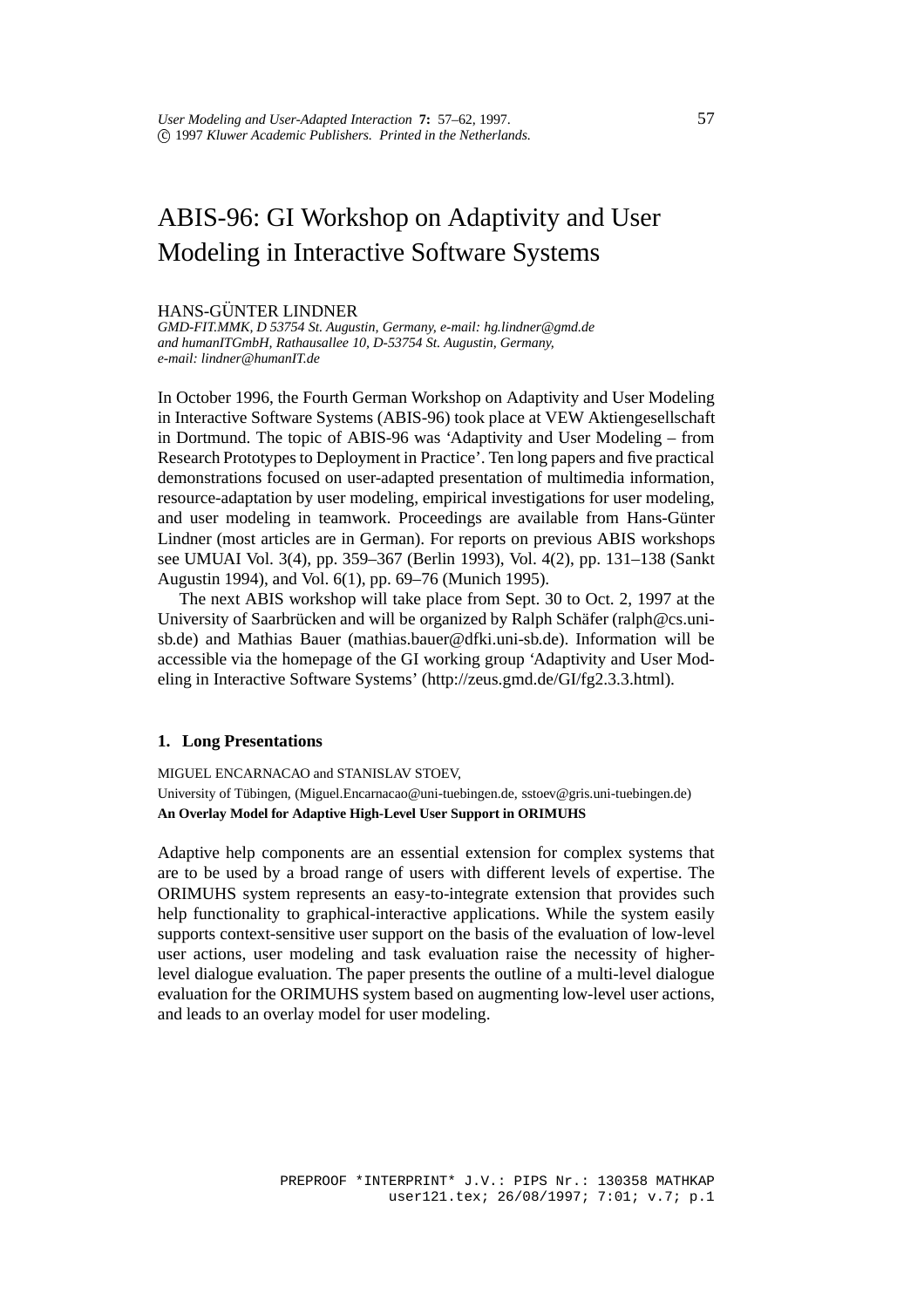### BERND GUTKAUF and GITTA DOMIK,

# University of Paderborn, (gutkauf@uni-paderborn.de, domik@uni-paderborn.de) **User Modeling for Adaptive Multimedia Presentation and Interaction Systems**

The interpretation and design of electronically published documents is an interactive process which requires several capabilities from recipients and authors. Examples include visual, audio and color perception, mental rotation, fine-motor coordination, and knowledge about the use of different media. Preliminary studies showed that these capabilities differ significantly between people. We involved recipients and authors in several game-like tests on the computer to derive knowledge about their individual capabilities and disabilities (e.g. color deficiency). By taking advantage of this knowledge we intend to avoid commonly made errors in authoring and interpretation of multimedia presentations.

JOSEF FINK and ANDREAS NILL, GMD - FIT, St. Augustin, (Josef.Fink@gmd.de, Andreas.Nill@gmd.de) **User Oriented Adaptivity and Adaptability in the AVANTI project**

The aim of AVANTI, a collaborative R&D project partially funded by the European Commission, is to develop and evaluate a distributed information system which provides hypermedia information about a metropolitan area (e.g. about public services, transportation, buildings) for a variety of users with different needs (e.g. tourists, citizens, travel agency clerks, elderly people, blind persons, wheelchairbound people). The AVANTI system will cater to these individual needs by adapting the content and the presentation of web pages to each individual user. To achieve this aim, a central user-model server will be developed, that allows the network-wide storage and retrieval of assumptions about user groups and individual users. Further information on the project is available at http://zeus.gmd.de/projects/avanti.html.

ACHIM NICK, GMD - FIT, St. Augustin, (Achim.Nick@gmd.de) **Modeling Active Information Spaces with Active Views**

This paper describes how active information spaces can be modeled by active views in the domain of German public research funding. Such active views are implemented in the prototypical BASAR system that was presented at the ABIS-95 workshop. An active view consists of a list of documents (similar to a bookmark list in a web client) and some agents working on these documents. Built-in agents are generated and launched by the system to ensure that the documents in the information space are up-to-date and relevant for the user. These agents exploit the usage-profile of the user. The user may also generate and launch agents. Active views inform their users periodically when changes in the view were detected. Users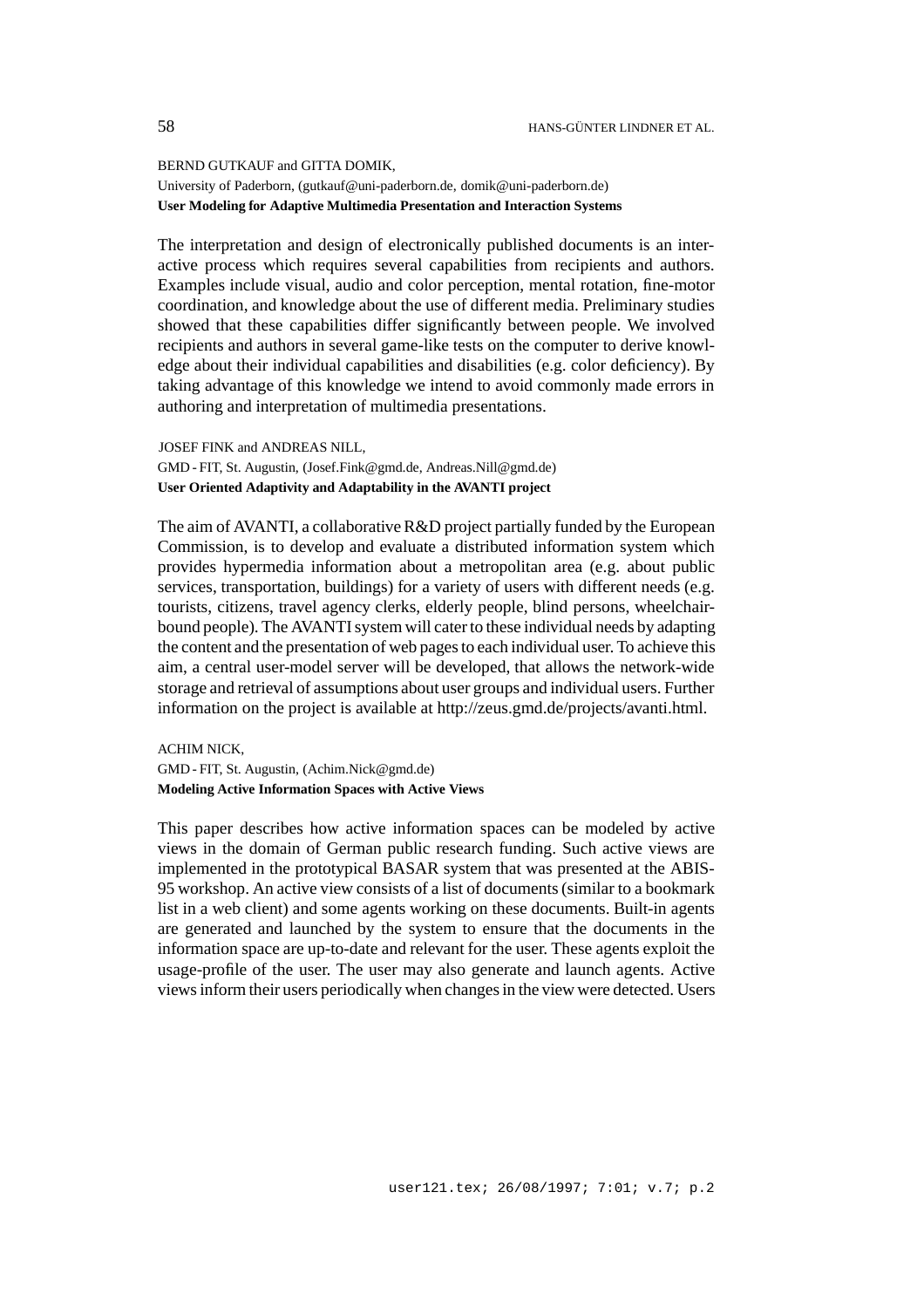with similar interests can share a common information space that is represented by a shared active group view.

RALPH SCHÄFER and THOMAS WEYRATH, University of Saarbrücken, (ralph@cs.uni-sb.de, tom@cs.uni-sb.de) **Estimation of Available Working Memory Capacity with Temporal Bayesian Networks**

If a system has to present information to a user whose working memory capacity is temporarily limited, the presentation may need to be adapted to this limitation. In this paper we will discuss how the available working memory of a person can be assessed on-line on the basis of limited evidence with the aid of a temporal (or dynamic) Bayesian network. The construction of the Bayesian network is based on the results of an empirical study. Retrospective thinking-aloud protocols were acquired from firemen who are experienced in dealing with emergency calls from persons whose available working memory capacity is temporarily limited.

THOMAS WEIS,

University of Saarbrücken, (tweis@cs.uni-sb.de) **An Approach to Resource-Adaptive Dialog Planning**

In some situations, a system's dialog behavior must adapt to the resource limitations that affect the user's cognitive processing - for example, limitations of time and available working memory capacity. This work presents some dependencies among variables that are important for deriving resource-adaptive constraints on dialog plans on the basis of recognized resource limitations. The uncertainties and goal conflicts that arise in the dependencies between diverse factors suggest a decisiontheoretic framework for the realisation of this approach. A first sketch of such a framework is presented.

ANETT WOYWOD,

University of Dresden, (woywod@rcs.urz.tu-dresden.de)

**User Modeling for Expertise Systems in Controlling: Selected Results of an Empirical Survey**

Adaptive expertise systems based on user models are an attempt to reduce complexity when analysing the data of integrated business software supporting controlling tasks in a firm. An efficient approach for adaptation is the stereotype user model. In our research project 'refining controlling expertise systems' we conducted a survey with 400 German companies in order to define stereotype user models for later deduction of individual user models. However, the results of the study did not confirm the assumption of dependencies between the characteristics of users/recipients of business data (e.g., in their education and position) and their demands on the type of data provided or the functionality of the expertise system. The stereotype approach was therefore not pursued any further. Nevertheless, essential findings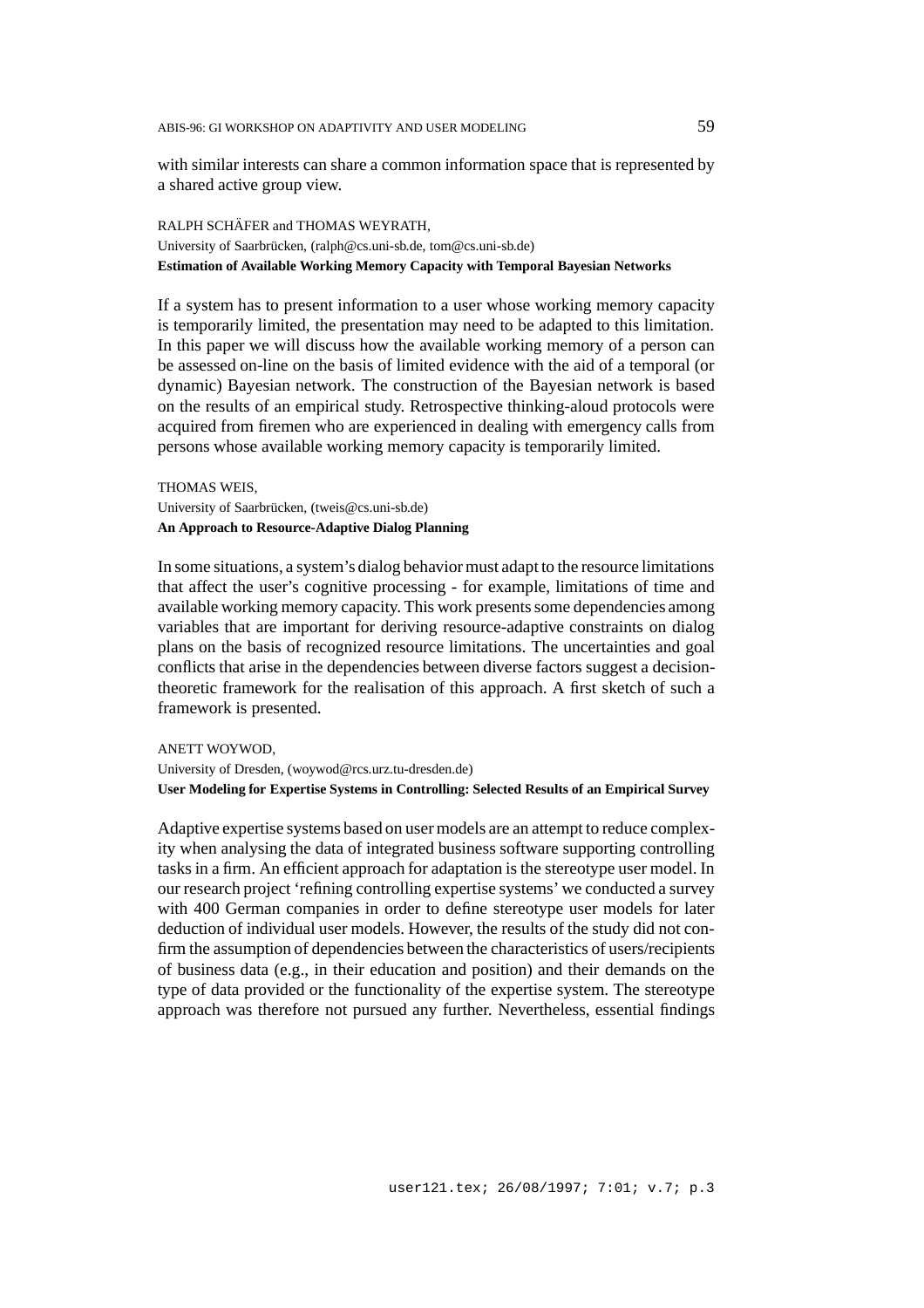for the standard user model with regard to the different orders of precedence and the preferred presentation form could be gained.

## MATTHIAS RAUTERBERG,

Technical University of Zurich, Switzerland, (rauterberg@ifap.bepr.ethz.ch) **Results of an Inquiry about the Individual Usage of the Word Processing System MsWord**

The results of survey on the usage of the word processing system MsWord are presented. About 2000 users of MsWord in Southern Germany received an eight page questionnaire, in conjunction with lottery prizes offered by Microsoft Inc. in Munich, Germany. All completed 515 questionnaires were statistically analysed with regard to the three dimensions of individualization, namely flexibility, individual selection, and individual adaptation. Overall, only about one third of the implemented potential for individualization is actually being used, namely 32% of the flexibility options, 40% of the individual selection options, and 22% of the individual adaptation options. Individualization in DOS environments is significantly more frequent than in Windows and Macintosh environments. Users' experience in computing and word processing is also positively correlated with their amount of individualization. Finally, there seems to be a correlation between individualization and complexity of users' typical text documents: the more complex the text documents are, the higher is the amount of individualization.

## MECHTHILD WOLBER,

FhG-IAO, Stuttgart, (Mechthild.Wolber@iao.fhg.de) **User Modeling and Agent-Based Implementation for an Adaptive Team-Computer Interface in Rapid Product Development**

In order to achieve high efficiency, performance and speed in product development, high user motivation and the use of domain-overlapping knowledge during all development phases is needed. The task of the human-computer interface is to support the dynamic division of work in a team without exceeding the limits of mental capacity. This has to be maintained by an adaptive interface both on the tool and on the information level. Experts should use tools from other domains and interdisciplinary tools, and also obtain a selected view of a common knowledge base. In this article, we describe our multi-agent approach to this adaptive teamcomputer interface. It is based on the development of a dynamic system model, consisting of models about the user, the organisation, the dialog, the application and the adaptation.

JÖRG HÖHLE and WOLFGANG POHL.

GMD - FIT, St. Augustin, (joerg.hoehle@gmd.de, wolfgang.pohl@gmd.de) **Multi-User and Multi-Application Handling in BGP-MS**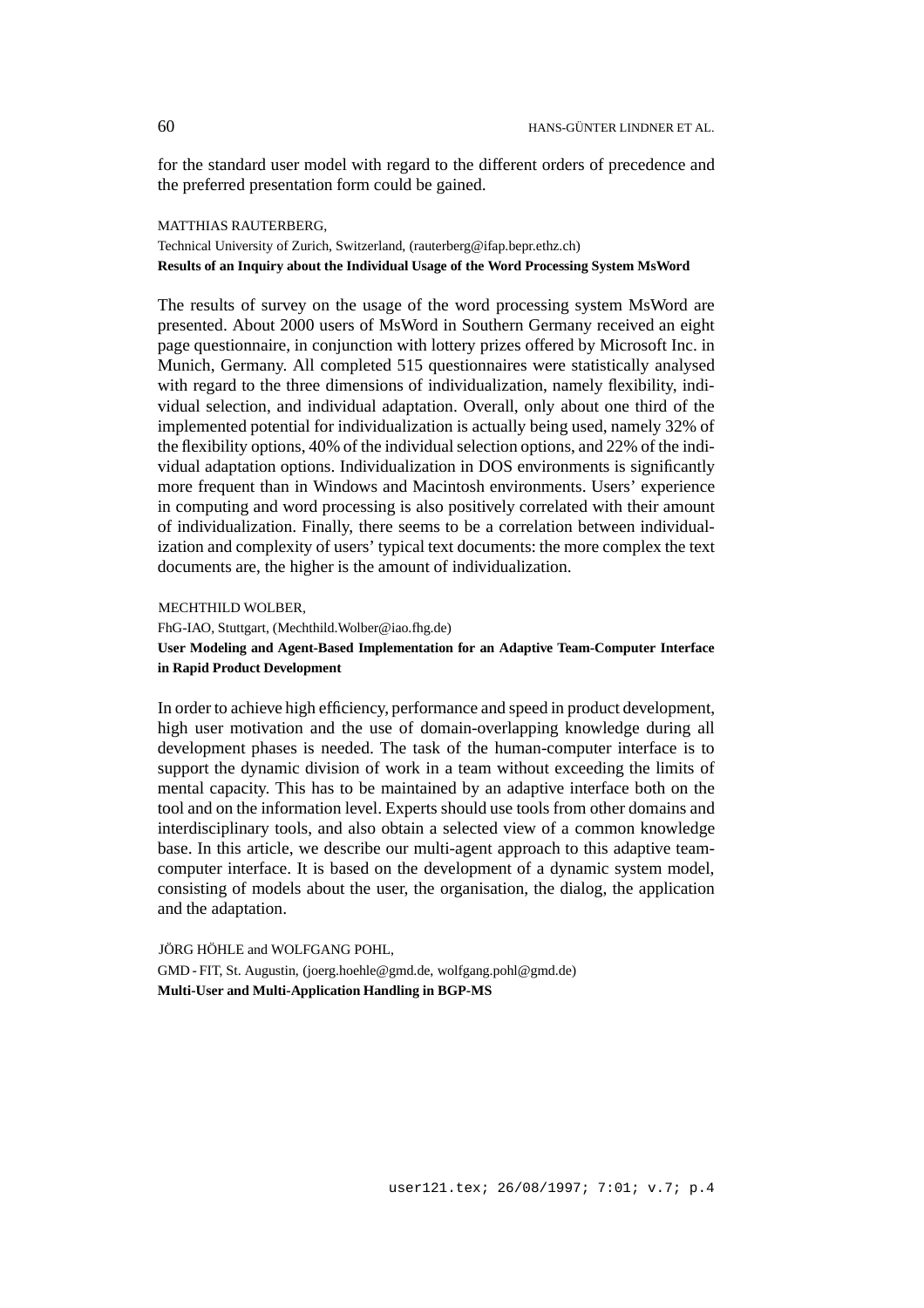Until now, the user modeling shell system BGP-MS could maintain exactly one user model for one application. In this paper, we show how BGP-MS is extended to handle an arbitrary number of users of an arbitrary number of applications. Moreover, we introduce domain-oriented user modeling in BGP-MS, an approach that has domains instead of applications as the central user modeling entity. Applications can share domains and therefore also information about a user concerning one domain. We briefly discuss how the new features of BGP-MS might facilitate user model inspectability and compare them with corresponding capabilities of other user modeling shell systems.

# **2. Practical Demonstrations**

RÜDIGER HÜTTENHAIN and JÖRG SCHRECK. GMD - FIT, St. Augustin, (ruediger.huettenhain@gmd.de, jeorg.schreck@gmd.de) **Individual User Services for** *VEW Online*

Guided tours of web pages so far followed the 'one size fits all' approach. In this paper, a user- tailored guided tour that was developed for the 500+ web pages of *VEW online* will be presented. This tour adapts to the explicit and implicit interests of the current users, as polled in a short online interview. With the help of VEW's public relations department, eight principal user groups were identified and eight basic page sets associated, which additionally become modified taking users' thematic interests and time constraints into account. The design and the implementation is simple, robust and flexible. Additional support for users by individualized information selection and presentation may be added in the future.

HANS-GÜNTER LINDNER, GMD - FIT, St. Augustin, (hg.lindner@humanIT.de; hg.lindner@gmd.de) **User Oriented Installation with EasyStep Interview from Intuit Inc.**

EasyStep Interview is a configuration program for customizing Quickbooks from Intuit Inc, an accounting application for small businesses. Quickbook normally presents information to the user in the form of numerous lists, forms, reports and graphs. For decreasing the cognitive load and accelerating the system usage, the functionality of the program and the number of information types must be reduced. The adaptation comprises parameter configuration of the menu preferences, questions and explanations. For example, the accounts adapt to the type of business, tax forms vary according to the state ID, and advice changes according to users' answers. Additionally, Quickbooks completes data inside of forms, when some initial entries are made. The adaptive facilities can be compared with simple optimalizing control systems in General Systems Theory.